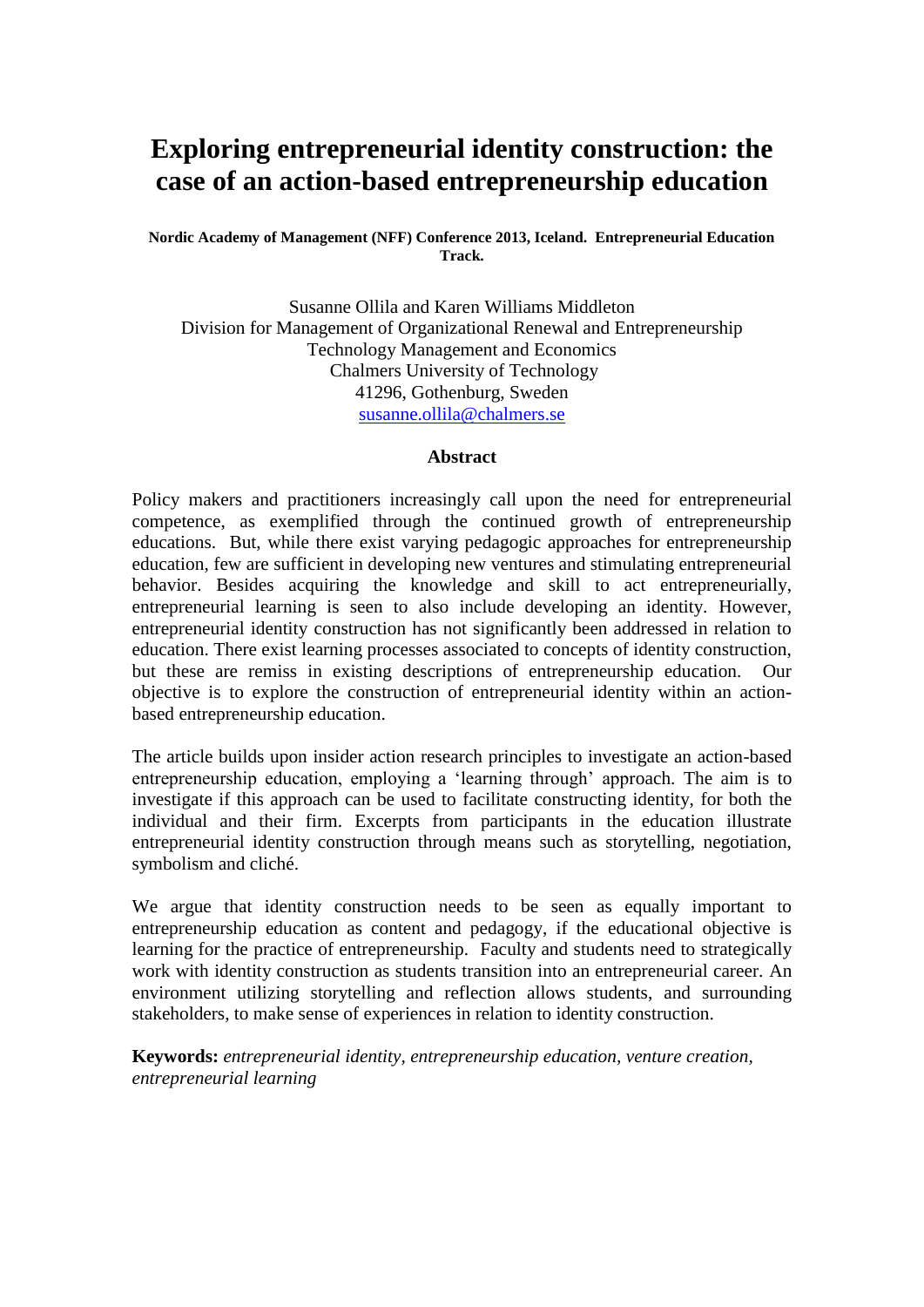## **Introduction**

Entrepreneurship has long been argued as contributing to economic prosperity (see for example Baumol 1986; Baumol et al. 2007), and as a result policy makers and practitioners alike increasingly call upon the need of entrepreneurial competence to drive economic growth in their regions (OECD 2011; World Economic Forum 2011). Emphasis on developing new entrepreneurs that can deliver this competency is marked by the continued growth of entrepreneurial education programs (Finkle and Deeds 2001; Katz 2003; McMullan and Long 1987; Solomon 2007). However, not all lead to the development of entrepreneurially acting individuals or the creation of new firms (Gruber 2007; Honig and Samuelsson 2012; Karlsson and Honig 2007).

Varying pedagogic approaches distinguish between education conducted *about*, *in*, *for* or *through* entrepreneurship (Co and Mitchell 2006; Hytti and O'Gorman 2004; Kirby 2004; Pittaway and Edwards 2012). Ollila and Williams Middleton (2011) argue that the 'about' and 'in' approaches to entrepreneurship education are not sufficient when attempting to integrate education which contributes to economic development while also developing new ventures and stimulating entrepreneurial behavior. They argue that the 'through' approach advances upon education 'for' entrepreneurship, since the students achieve learning for becoming an entrepreneur through engagement into a process of new venture creation.

While entrepreneurship education focuses on objectives towards acquiring knowledge and skill, entrepreneurial learning emphasizes learning about 'who I want to be' and constructing an identity that enacts this (i.e. the individual's story). In his work, David Rae argues that entrepreneurial learning is not only retrospective, but also incorporates current experience and future thinking processes as the individual creates what they want to become. He claims that: "In entrepreneurial learning, knowing, acting and making sense are interconnected" (Rae 2000, pg. 151). These learning processes can be associated to concepts of identity construction, as individuals create provisional-selves relative to a future role (Ibarra 1999), but seem to be remiss in existing descriptions of entrepreneurship education (Hytti 2003). Previous research on entrpreneurship education has pointed to the importance of actually creating a venture as a part of the education to thus learn entrepreneurship *through* (see, for example Lackéus and Williams Middleton 2011; Mwasalwiba 2010; Ollila and Williams Middleton 2011; Pittaway and Edwards 2012), which could be considered as teaching entrepreneurship by means of create organizational identity. However, the entrepreneurial identity creation of the student as a part of entrepreneurship education has been neglected.

Obrecht (2004) argues that in order to act entrepreneurially, individuals need a set of capabilities which are personal, organizational and societal. Components influencing entrepreneurial capability include identity and knowledge (associated to the individual) as well as networks, legitimacy and locality (seen as associated to context) (Obrecht 2011). Work to develop entrepreneurial identity, while fundamentally linked to a person's biography, involves not only internal self-reflection, but also social engagement – through talk and action (Watson 2009). But when engaging socially, particularly with established social groups, individuals endeavouring to take on the identity of entrepreneur are often challenged with how this new identity fits with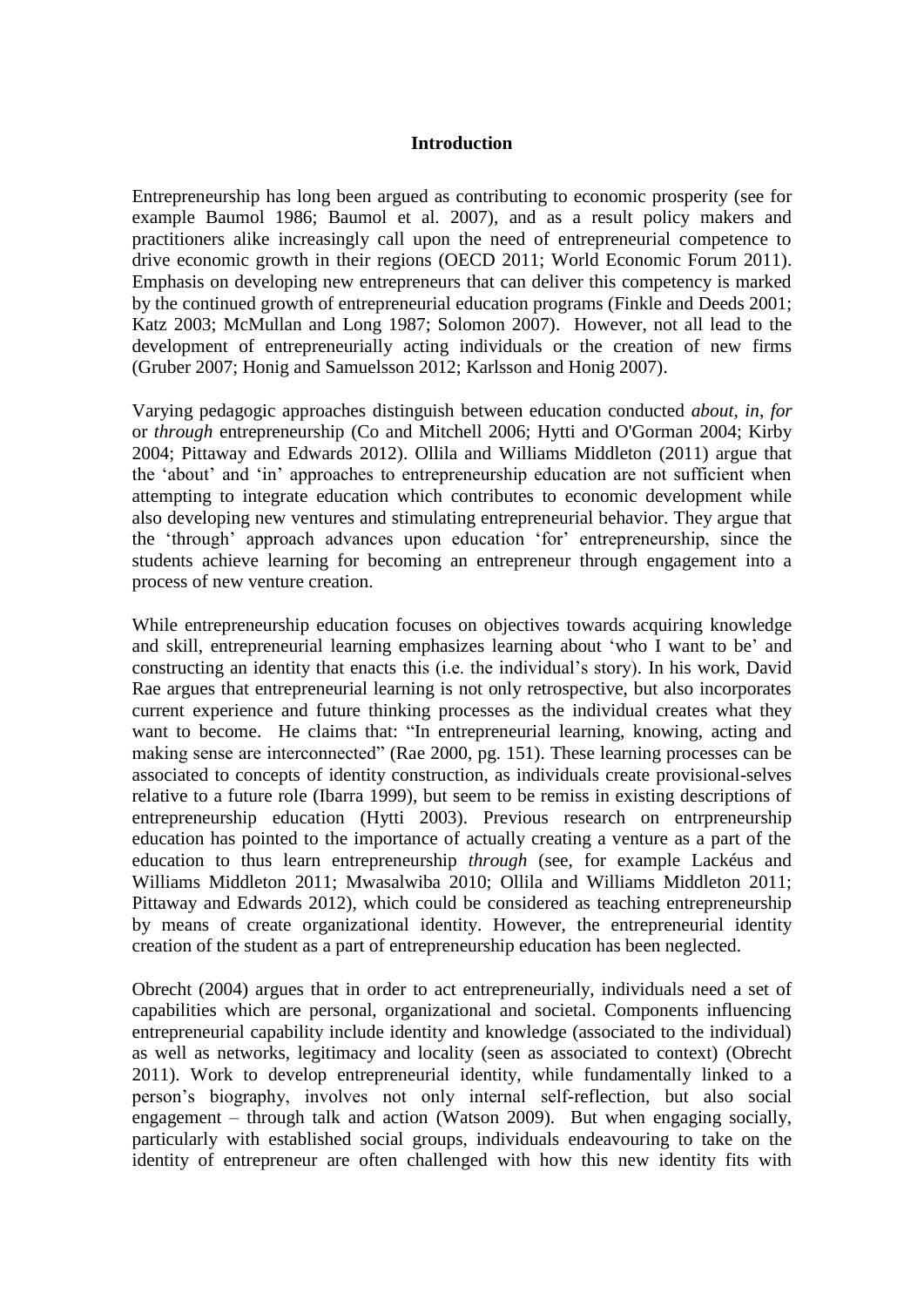existing identities and roles.

However, to our knowledge there are no studies addressing the process of identity construction over the course of an education nor how identity construction may be integrated with individual competency development. Recognising this gap a case study of an action-based entrepreneurship education, where students are creating a venture as a part of the education, has been conducted to explore the construction of entrepreneurial identity.

By drawing attention to action-based enterprenurial education we hope to build on theories around entrepreneurial identity creation to explore what an action-based education can do to facilitate not only venture creation but also entrepreneurial identity creation. The main theoretical contribution of this article is to the field of entrepreneurship education. Furthermore the article aims at connecting the separated fields of entrepreneurial learning and entrepreneurship education. As for the practical contribution we hope our findings will inform action-based entrepreneurship education of identity creation as a yet unexploited part of entrepreneurship education.

## **Theoretical framework**

## *Entrepreneurship education*

It is acknowledged that higher entrepreneurial education ought to include an experiential learning perspective together with some kind of interactive pedagogy in order to enhance learning and innovative capacity (Barrett and Peterson 2000; Collins et al. 2006; Honig 2004; Johannisson et al. 1998; Lundström and Stevenson 2002; Pittaway and Cope 2007; Vinton and Alcock 2004; Yballe and O'Connor 2000). However, of the four main types of entrepreneurship education, *about, in, for,* and *through* (Mwasalwiba 2010; Pittaway and Edwards 2012)*,* only the latter incorporates the practice of entrepreneurship into the learning process, as part of the formal curriculum (Lackéus and Williams Middleton 2011).

Gibb (1996) proposes an enterprising teaching approach that he argues as essential for connecting conceptual knowledge to a range of entrepreneurial behaviors. Gibb claims this approach is successful because it creates a) a learning environment which provides ownership, control, autonomy and customer-led rewards b) a holistic management and multi-disciplinary approach to teaching which is project and process-based, and c) a teaching style employing a wide range of learning processes such as conventional lectures, seminars, and workshops, focus groups, teaching of peers etc. Overall Gibb claims that the enterprising approach stresses the importance of a focus upon the "internalization" of knowledge and the adoption of a definition for real learning, as stated by Maples and Webster (1980).

Some specialized approaches, building upon the foundations provided by Gibb, have been developed to facilitate learning *through* engagement in the practice of entrepreneurship. For example, Heinonen and Poikkijoki (Heinonen 2007; Heinonen and Poikkijoki 2006) present an entrepreneurial-directed approach to encourage students to develop entrepreneurial skills and behaviour needed for their studies, an approache argued as well suited for teaching entrepreneurial behaviour in a university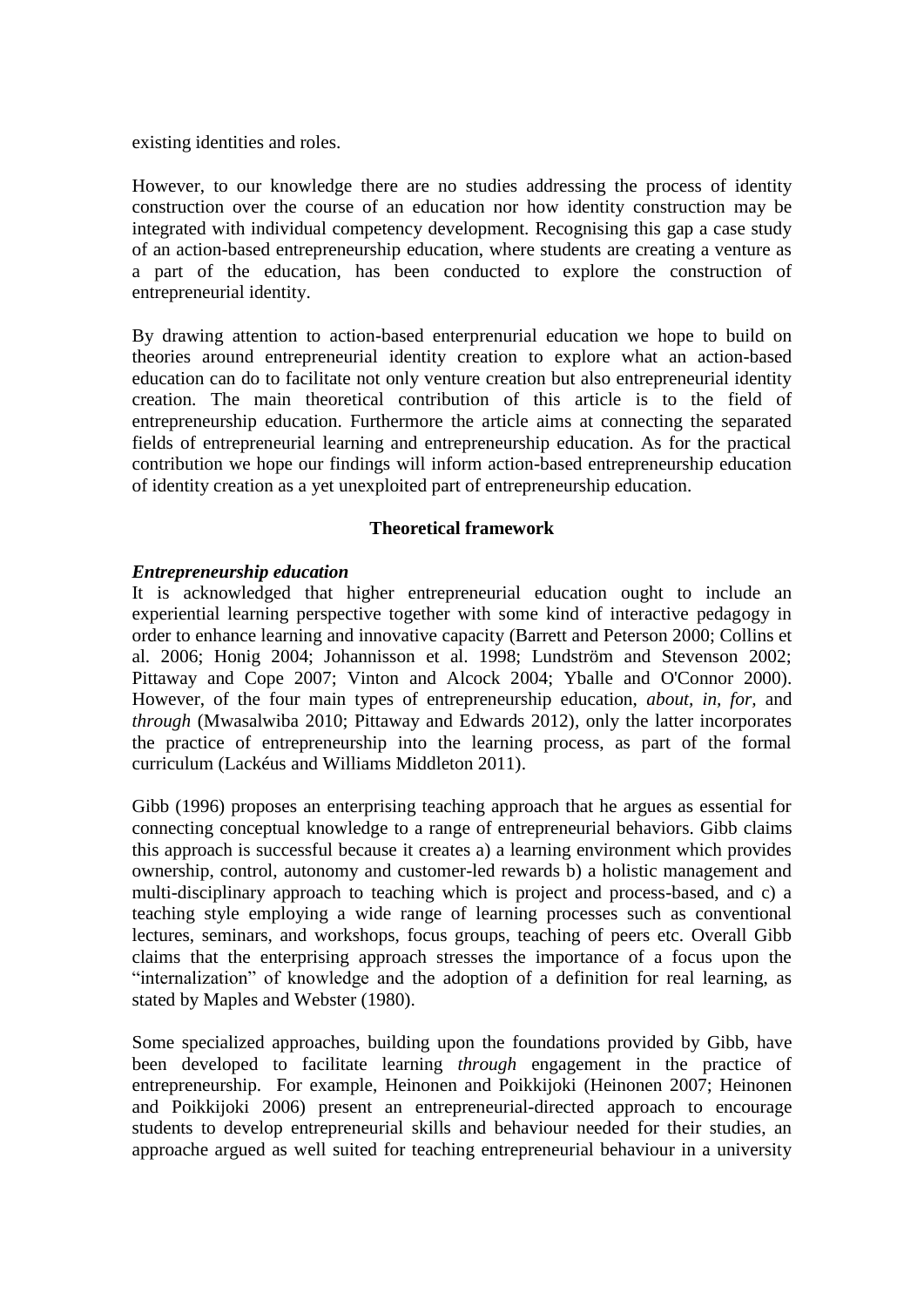setting. Ollila and Williams Middleton (2010) introduce a venture creation approach (see figure 1 below outlining the three approaches the discuss in their article), which builds on the work of Gibb, but integrates incubation of viable ideas into the educational process. The approach allows students to "test the water" by involving them in real-life entrepreneurial and business activities as the leading actors (the entrepreneurial team). This facilitates learning by doing, reflection upon actions taken (Cope 2003; Cope and Watts 2000), development of decision-making logics (Chandler et al. 2011; Sarasvathy 2001) and prioritization of activities, all with the intent of successfully creating new ventures. Ollila and Williams Middleton argue that in order to go beyond stimulating entrepreneurial behavior to include actual venture creation (i.e. the realization of the entrepreneurial behavior), a real-life oriented teaching approach is needed.

A venture creation approach (Ollila and Williams Middleton 2011) demands a learning environment that is "reality", but, that reality must still allow room for reflection. The educators facilitate and/or partake in real-world activities while also *bringing in complementary actors*, such as different academics, investors, idea providers, practitioners, etc. from other arenas other than merely differentiated educational disciplines. The same holds true for the incubators – that they must understand and continually take into account the learning requirements to fulfill not just the development of the venture, but of the individuals that will drive the venture forward.

| <b>CONVENTIONAL</b>      | <b>ENTERPRISING</b>       | <b>VENTURE CREATION</b>    |
|--------------------------|---------------------------|----------------------------|
| APPROACH*                | APPROACH*                 | <b>APPROACH</b>            |
| Major focus on content   | Major focus on process    | Major focus on reflection- |
|                          | delivery                  | in-action                  |
| Led and dominated by     | Ownership of learning by  | Learning facilitated by    |
| teacher                  | participant               | integrated environment     |
| Expert hands-down        | Teacher as fellow         | Multiple learning          |
| knowledge                | learner/facilitator       | stimulators                |
| Participants passively   | Participants generating   | Participants seeking and   |
| receiving knowledge      | knowledge                 | co-creating knowledge      |
| Sessions heavily         | Sessions flexible and     | Sessions emerging from     |
| programmed               | responsive to needs       | venture related activities |
| Learning objectives      | Learning objectives       | Learning objectives        |
| imposed                  | negotiated                | emerging through           |
|                          |                           | reflection                 |
| Mistakes looked down     | Mistakes to be learned    | Mistakes encouraged        |
| upon                     | from                      |                            |
| Emphasis upon theory     | Emphasis on practice      | Emphasis on creation       |
| Subject/functional focus | Problem/multidisciplinary | Combination of problem-    |
|                          | focus                     | oriented and solutions-    |
|                          |                           | focused                    |

Figure 1. Three different approaches to teach entrepreneurship (Ollila and Williams Middleton 2011)

Appreciating the need of experiential learning perspective none of the above mentioned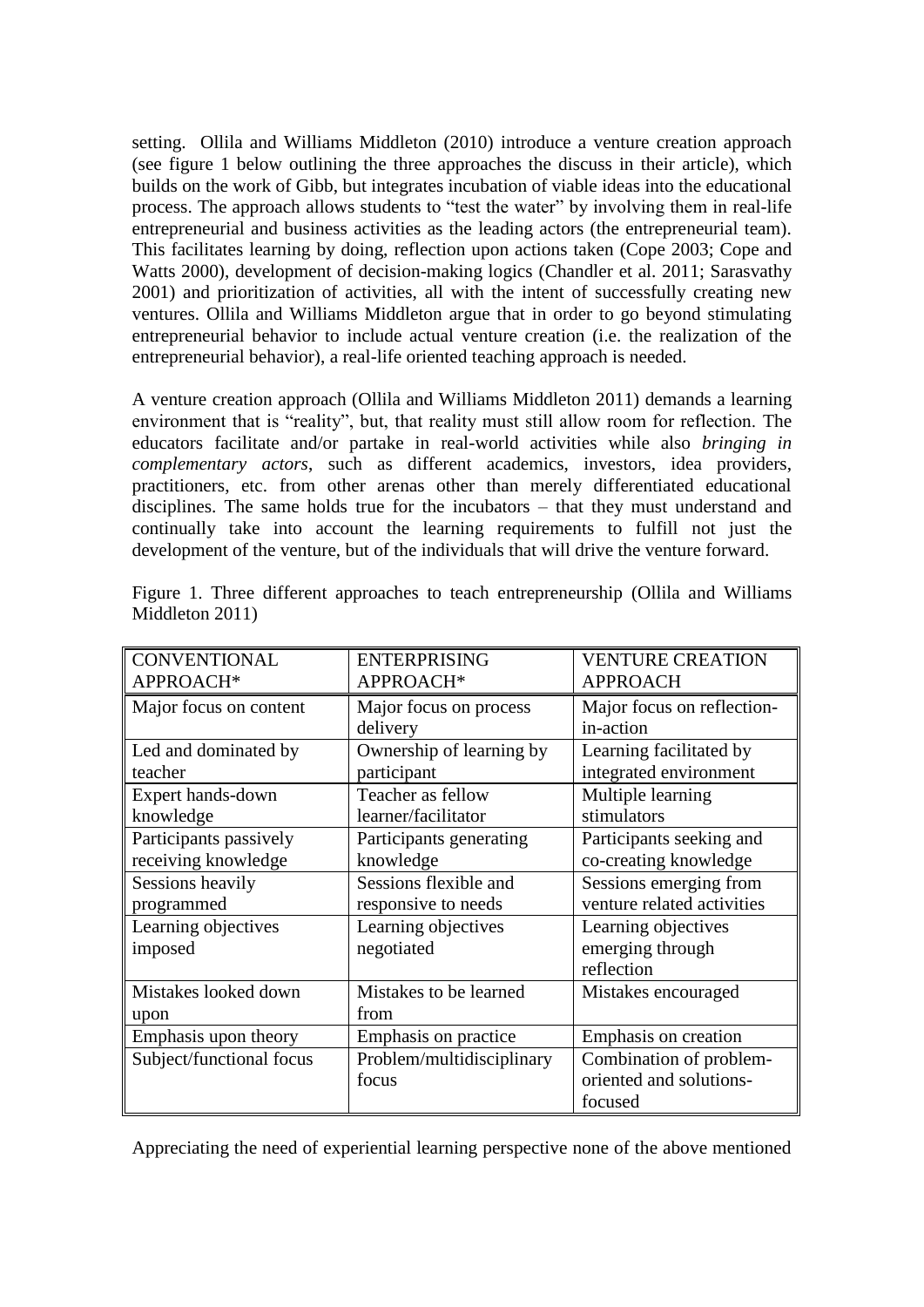approaches address facilitation of entrepreneurial identity construction as a key part of teaching entrepreneurship. Accordingly, this article aim at exploring identity creation in an action-based entreprenurship education.

## *Entrepreneurial identity construction*

The professional identity of managers develops in the cultural context and in the social groups that they relate to professionally. Education is also part of the development of identity creating a kind of mindset in the course of a lifelong schooling process. Often, entrepreneurship education is intended to equip students with the abilities needed to establish enterprises. For example, in comparing Estonian and Finnish management students' values, Aaltio (2008) argues that the educational process by which identity is constructed is relevant, but equally relevant is its content. According to Aaltio, the use of narratives, the stimulation of tacit knowledge of the participants, collective sharing of experience and reflecting on these experiences all support identity building and therefore should be part of management education aiming to meet new economic circumstances.

Rigg and O'Dwyer (2012) argue that the entrepreneurial aspect of human identity is emergent and relational and it is developed through dialogue with family, customers, employees, suppliers, competitors and others. They illustrate how mentor networks in the education program can stimulate the aspiring entrepreneurs' learning of how to be, thus in part enabling acquisition of status and identity. The authors argue that individuals learn the most when acting at the 'edge of familiarity'. The boundary of the 'familiar' can be extended through the social interaction with mentor networks, including not only verbal, but non-verbal contributions as well.

Along the same line of reasoning, Shepherd and Haynie (2009a) discuss the challenge entrepreneurs face in balancing between fulfilling a need for distinctness and having a sense of belonging in order to equalize their psychological health (as studies show that humans seek out both a sense of self through distinctiveness, but also have a psychological need of belonging). The authors argue that for entrepreneurs, the risk is an imbalance towards distinctiveness as this relates to the entrepreneurial role associated to the venture, which must be distinct. The authors suggest that the distinctiveness bias might be balanced through micro-identities.

Research on entrepreneurial identity emphasizes storytelling as an important part of identity construction (see e.g. Fletcher and Watson, 2007; Harmeling, 2011; Hytti, 2005; Johansson, 2004; Rae, 2005; Steyaert, 2007). Harmeling (2011) offers a conceptualization of the entrepreneurial identity construction process as re-storying, in which "individuals undertake to develop, maintain and exhibit both personal and social identities."(pg. 746). She argues that entrepreneurship education can be an 'identity workspace' where individuals can gain not only knowledge, but experiences including development of self-narrative. Through studying the contrasting life stories of two entrepreneurs, Johansson (2004) argues that storytelling is used to illustrate perceived and enacted 'windows of opportunities' involving dialogues, which the entrepreneur has both with himself and with others. Rigg and O'Dwyer (2012) and Williams Middleton (2013) both illustrate ways in which the entrepreneur negotiates diologues and stories in interaction with critical others in order to legitimize the identity being constructed. It is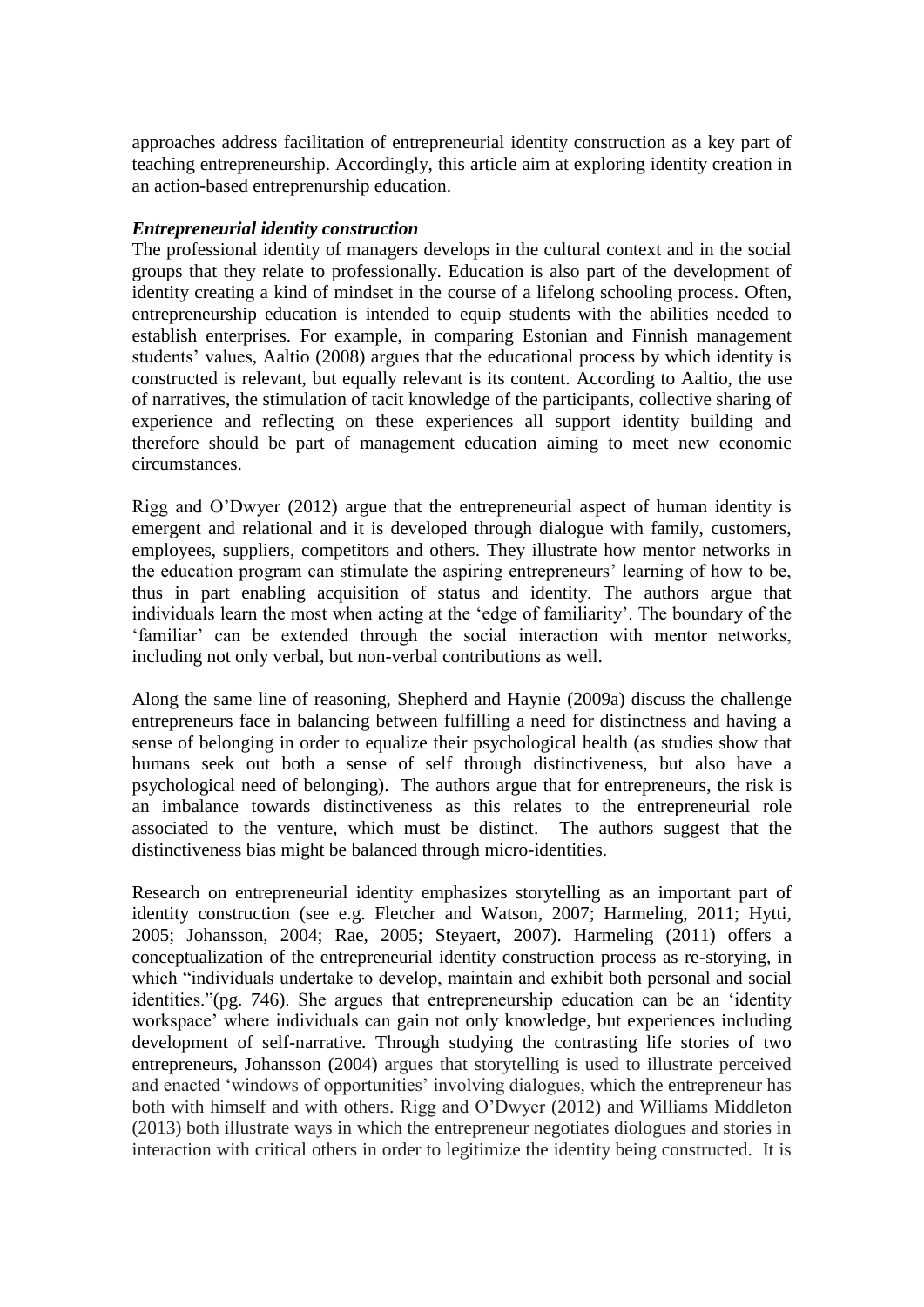through such storytelling, and the associated negotiating and interaction with others, that the entrepreneur demonstrates entrepreneurial experience gained.

Visual and oral symbols are also seen as contributing to entrepreneurial identity (Boje and Smith, 2010; Clarke, 2011; Down and Warren, 2008; Smith, 2011). Clarke (2011) demonstrates how entrepreneurs use visual symbols to present an appropriate scene to stakeholders, create professional identity and emphasize control/regulate emotions. Visual symbols used include: *setting* - office furniture, space and external surroundings; *props* - pictures/paintings, displays of prototypes, framed patents/historical documents; *dress* - formal or informal, to impact on audience; *expressiveness* - visually conveyed emotions or thoughts through body or facial movements. Clichés – a discursive means by which to explore the possibilities of incorporating new or otherwise unfamiliar experiences into the individual´s ontological narrative – are also used to secure entrepreneurial self-identity (Down and Warren 2008). The clichéd language, including elements such as risk, ambition, growth and control, is seen to potentially evoke vivid imagery more safely.

Based on a study of the crafted and reinvented identities of two famous entrepreneurs, Boje and Smith (2010) found that the companies of these entrepreneurs comanufactured the identities of their entrepreneurial-leaders by inter-mingling the corporate intentionality of the images and narratives with fragments of direct discourse. They emphasize a relationship between the individual and firm entrepreneurial identity construction. This idea is also supported in Rae's (2005) model for entrepreneurial learning, which includes the individual's personal and social emergence, contextual learning and negotiated enterprise. Personal and social emergence relates to learning about oneself that helps inform construction of entrepreneurial identity. The contextual learning and negotiated enterprise continue the narrative development of identity, but expands to include the story of the firm, not just the entrepreneur.

Building on these theories to following research question si formulated to guide the work in this article: How does action-based entrepreneurial education support/facilitate entrepreneurial identity construction?

### **Method**

The study is based on insider action research principles, emphasizing the generation of new scientific knowledge through the utilization of contextual-based insights while simultaneously enabling continual and additional organizational capabilities (Coghlan & Brannick, 2001; Roth, Shani, & Myleen, 2007). Data comes from a) group development talks conducted with the student teams at fixed times throughout the venture creation project period, b) debriefing and coaching events arranged at strategic points in the education and c) individual mid-term talks allowing students to describe the assessment of their current situation and get feedback on the progression of their learning process. Data analysis involved collecting excerpts from the data and coding them in accordance with described procedures (Miles and Huberman 1994; Strauss and Corbin 1990), such that excerpts were structured into "categories" illustrating entrepreneurial identity construction.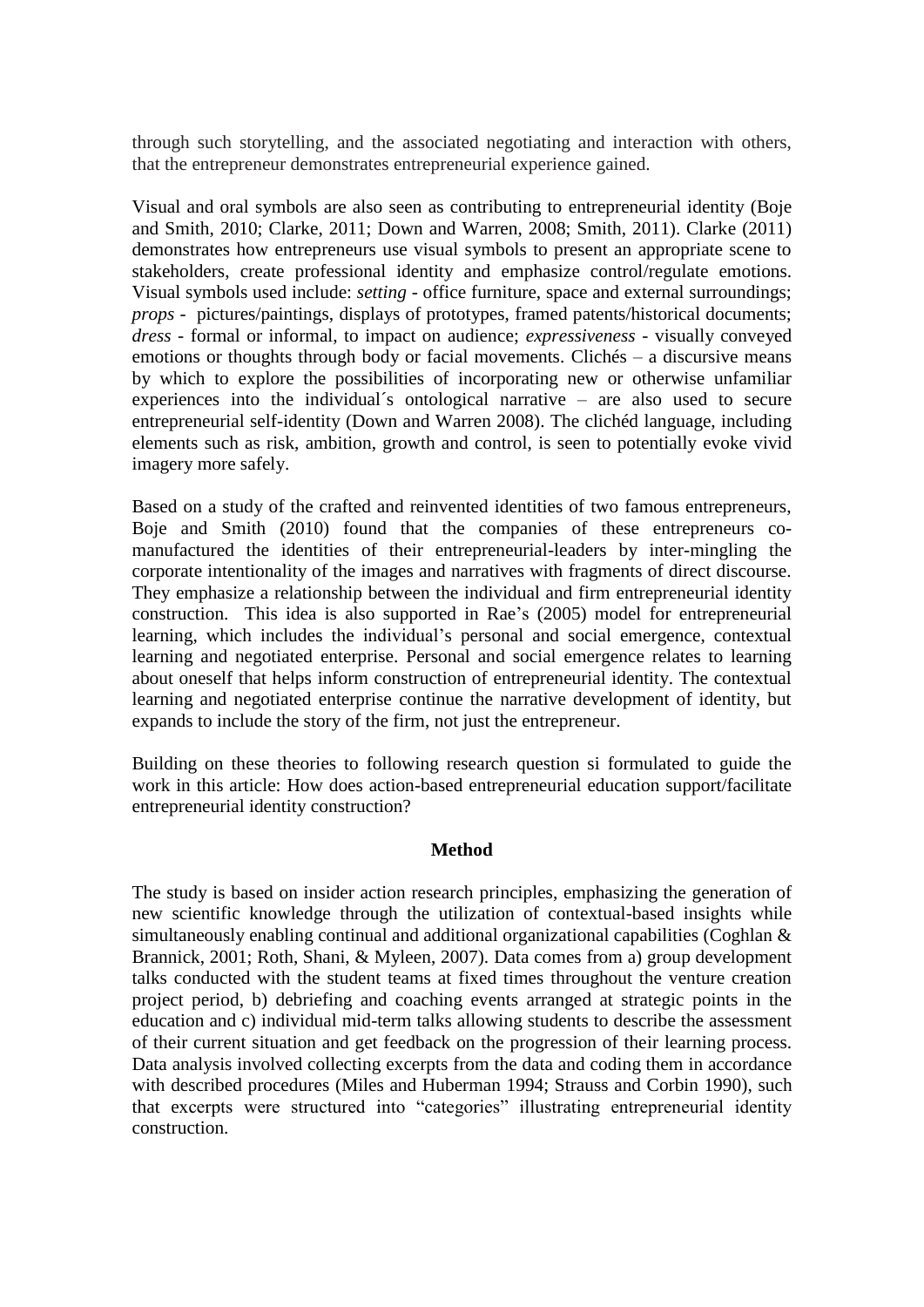### *Setting - a venture creation education*.

The study investigates a venture creation education in Göteborg, Sweden: Chalmers School of Entrepreneurship. At the core of the school is a two-year masters program, providing education and guidance, and engaging students in real-life venture creation during the second year, with the objective to incorporate the venture should it prove to be viable. The school also includes a pre-incubator, defined as an early-stage business incubator responsible for recruiting and contractually securing venture ideas to the school as well as providing seed-financing coupled with management support, and entrepreneurial role-sets including mentors, researchers, advisors, etc. Should ventures illustrate market viability, they are incorporated at the conclusion (or sometime thereafter) of the education. Students [Graduates] continuing with the incorporated venture after completion of the education have both an equity share and employment position. As educators at the school, we have access to an empirical context deemed viable for exploring identity construction.

### **Empirical Findings**

Empirical data is collected from participants in a venture creation program to illustrate entrepreneurial and organizational identity construction, as exemplified in the following excerpts:

Within the action-based entrepreneurial eduation, students learn which activities are appreciated and associated to an 'entrepreneurial' identity through feedback from peers. Excerpt 1, taken from a student journal entry, illustrates how a student perceives his role in the entrepreneurial team, and how this shifts based on feedback from peers.

*Excerpt 1 (student journal entry): "…we have been talking within the group about our roles and how we are perceived by the others. This is something that I appreciate very much since I get to reflect over what my group is telling me and then think about it in action so to speak. One concrete example of this is how I act during meetings. I usually take a lot of space and talk a lot and sometimes I feel like I should take a step back and let the others speak more. But my group members have now told me that they appreciate that I can take the lead in meetings or in discussions. Today, Friday, we had a meeting with [Henry] and after this meeting my group members told me that I was very good during this meeting by raising some important questions and aspects and that they appreciated that I was not "afraid" of taking the discussion with experts within their own fields. This was a very good experience for me and now I know that this side is appreciated even though I should think about when it is suitable to use it more and when it is suitable to use it less."* 

In Excerpt 2, taken from a student-faculty development talk midway through the venture creation process, the student describes how he and his teammates create a story of the management team, and then position themselves relative to other key stakeholders. However, they do not actually accept the identity of the management team until they have engaged in certain activities.

*Excerpt 2 (individual mid-term talk): "…it's a question of how we, how we actually used our position as the management team … the two, three last weeks of the project*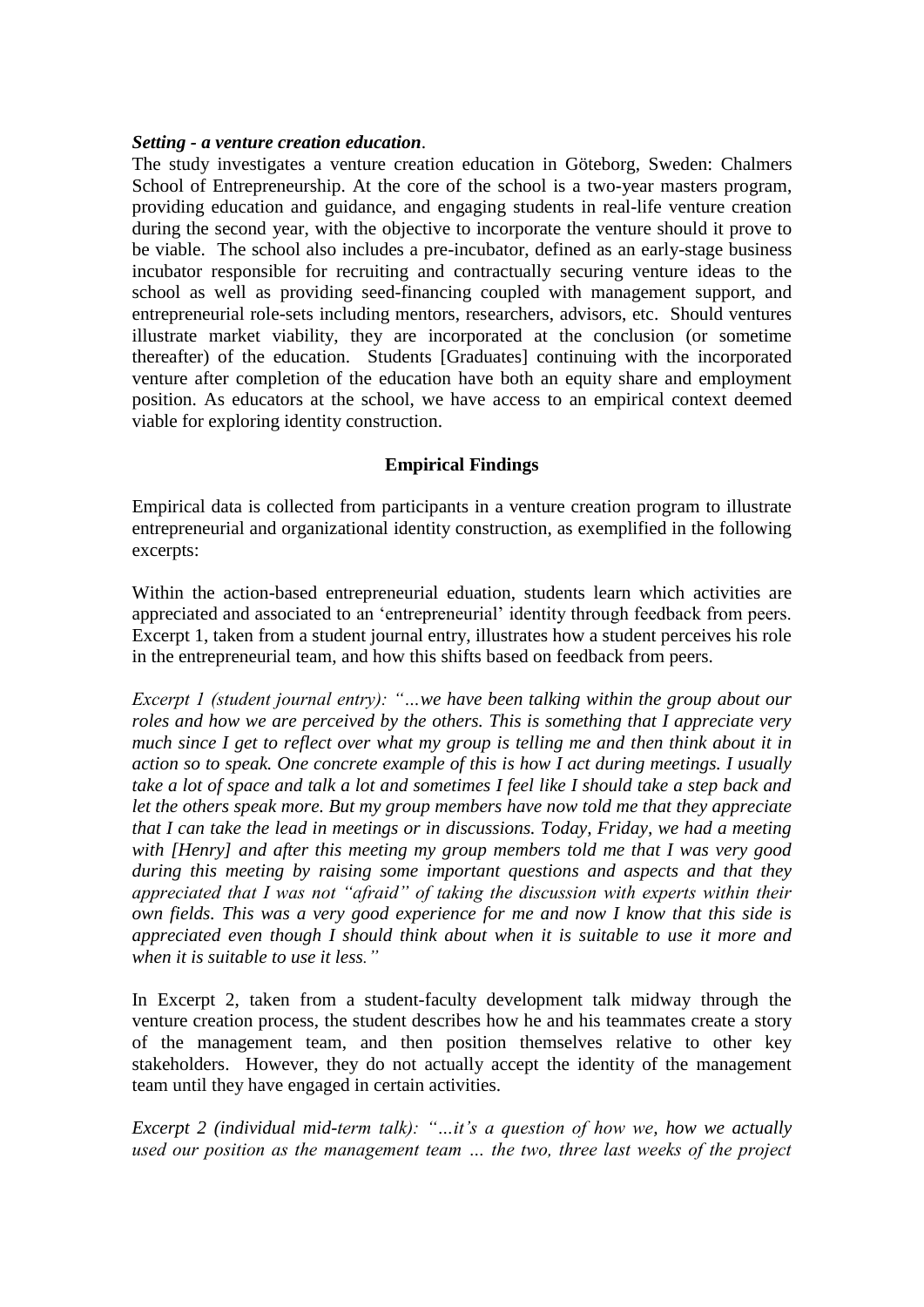*were like, we started to be the real management team. We started to look up things, we started to actually call people, and paint our own picture of how the world looks, and not the researchers' view of it. And then when we presented it at the board meeting, they were actually surprised, like: 'oh!' And as [my teammate] said, one of the idea providers actually said that: 'maybe, that's actually the world that you're supposed to go in, but the research world is much different.' And [we thought], okay, but we're not going to make any business in the research world. And I feel like, okay, we're the management team. I agree with [my teammate], we were from the beginning. … But then again we weren't the management team because we didn't act [as] the management team until we started to critically actually look and paint our own picture and how it was out there."*

Excerpt 3 is taken from a faculty discussion with an entrepreneurial team, midway through the venture creation process in the education. The student uses symbolism to communicate the change process he has undergone, and how that changes the way he presents himself to his friends outside the education.

*Excerpt 3 (group development talk): "in the beginning, you pretended to be an entrepreneur, or you pretended to be an owner of a project. You were telling [your friends] this and that. And now you can actually put it down in a couple of words and say: 'this is what we do', and their like: 'oh'. And that says a lot because in the beginning it was: 'this is what we have, and this is what we're going to do', and I feel more like an entrepreneur now than I did 4 months ago. I feel like okay, now I can actually stand for the words, more or less. … Sometimes you have to turn at the corner, and then you know you've changed, but sometimes it's like the world goes like this (showing shifting motions), and all of a sudden you're here and you know that you turned a corner, but you weren't aware of that when you did it, and when you look back [you see that] you did. So it feels more like a process of that kind than a radical change."*

In excerpt 4, taken from a student journal entry, a student reflects upon interactive seminars he/she has attended within the educational environment where he/she was expose to practing entrerpenurs.

*Excerpt 4 (student journal entry): "This week I have attended three presentations where entrepreneurs tell the story of their life. The first one was with [Andy] and he talked about his journey with a lot of focus on the important factors when it comes to having a successful venture. I found his presentation to be very helpful in a way that it became clearer to me what role the different individuals are supposed to have in a venture. I particularly liked the way he described the entrepreneurs as being the one's in the driver seat contributing to the project with drive and enthusiasm. It kind of boosted me to even more, if possible, try to convince our idea providers that we have the drive and ability to make this a successful venture. From the other two presentations, [Olle and Martha], I tried to take notice of what words and expressions that caught my attention in order for me to be able to sell myself and our idea. I tried to think about this during the mingle session…"*

Excerpt 5 gives an example of a socialization process, where John's activities are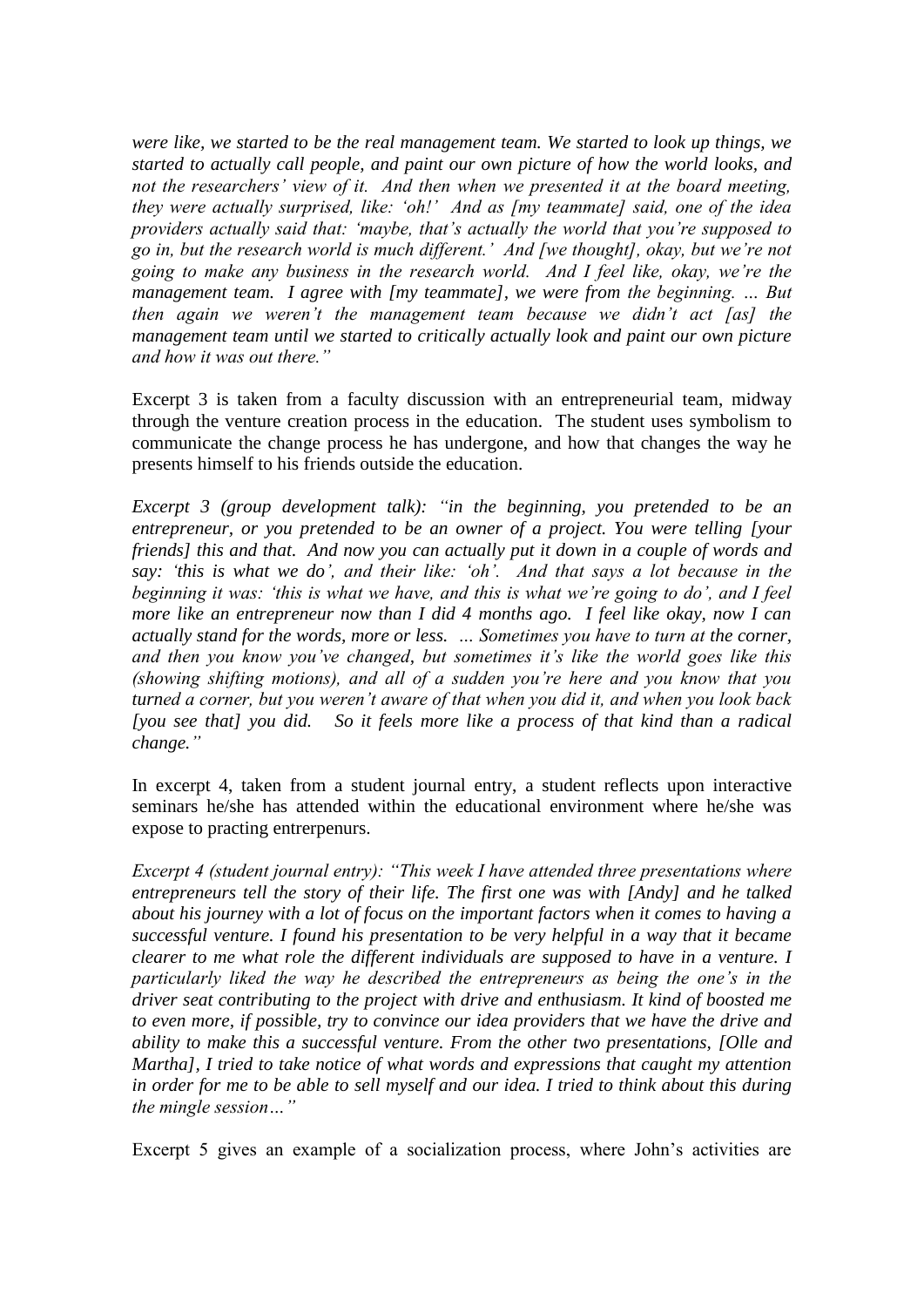translated through his teammates in order to shape their own identities and that of their emerging venture.

*Excerpt 5 (debriefing event) : "[John] was the core driving force behind Project Delta – there was no question of his entrepreneurial drive and vigor for the progression of the project. He was quite talented in networking and bringing together key personnel and really understanding the needs of making the business grow. However, he was so caught up in driving the project that it was consuming him. He became increasing reliant on his team-mates, [Mary and Steve], to anchor his activities, help him capture and organize in written and illustrative form the critical needs, next steps, and longer term objectives of the project. We had countless talks through the course of the education, both one-on-one and in a group about how to attempt to balance activities, allow time for reflection and summarization while at the same time increasing efficiency and effectiveness of the project and educational activities."*

## **Discussion and Conclusion**

This article attempts to understand which aspects of entrepreneurial identity construction can be facilitated through an action-based entrepreneurship education approach. We argue that identity construction needs to be seen as equally important to entrepreneurship education as content and pedagogy, if the educational objective is learning for the practice of entrepreneurship.

The excerpts provide illustrations of entrepreneurial identity construction. The language students' use and the way they interact with their stakeholders build upon stories, clichés and symbols of entrepreneurship, the entrepreneurial role, the entrepreneurial team, and the entrepreneurial venture. They use these means to construct an identity for themselves, which they can then negotiate with others in order to build legitimacy and recognition in the roles and organization form they aspire to. In each excerpt, students produce visual images and narratives as part of their process of creating the venture.

Excerpt 1 is an example of entrepreneuiral identity construction through visual and oral symbols (Boje and Smith 2010) in the way the student is acting, and then socially secured by feedback from the team. Thus, the student is also working to both gain and then maintain legitimacy in the desired role of 'entrepreneur' (Somers 1994; Williams Middleton 2013).

Excerpt 2 illustrates how students use dialogue and storytelling towards constructing an entrepreneurial identity as an entrepreneurial team. Constructing the identity as the management team of the entrepreneurial firm is enabled through storytelling of actions as a way to legitimize the identity, first towards critical stakeholders of the venture, in the way that the business decisions are presented, and then again in the retelling of the story to a faculty member as illustration of achieved and validated role of 'management team', showing how mentors are used as means towards identity construction (Rigg and O'Dwyer 2012).

Like excerpt 2, excerpt 3 illustrates how students use storytelling with their role-set (Harmeling 2011; Navis and Glynn 2011; Nielsen and Lassen 2012; Smith 2011), which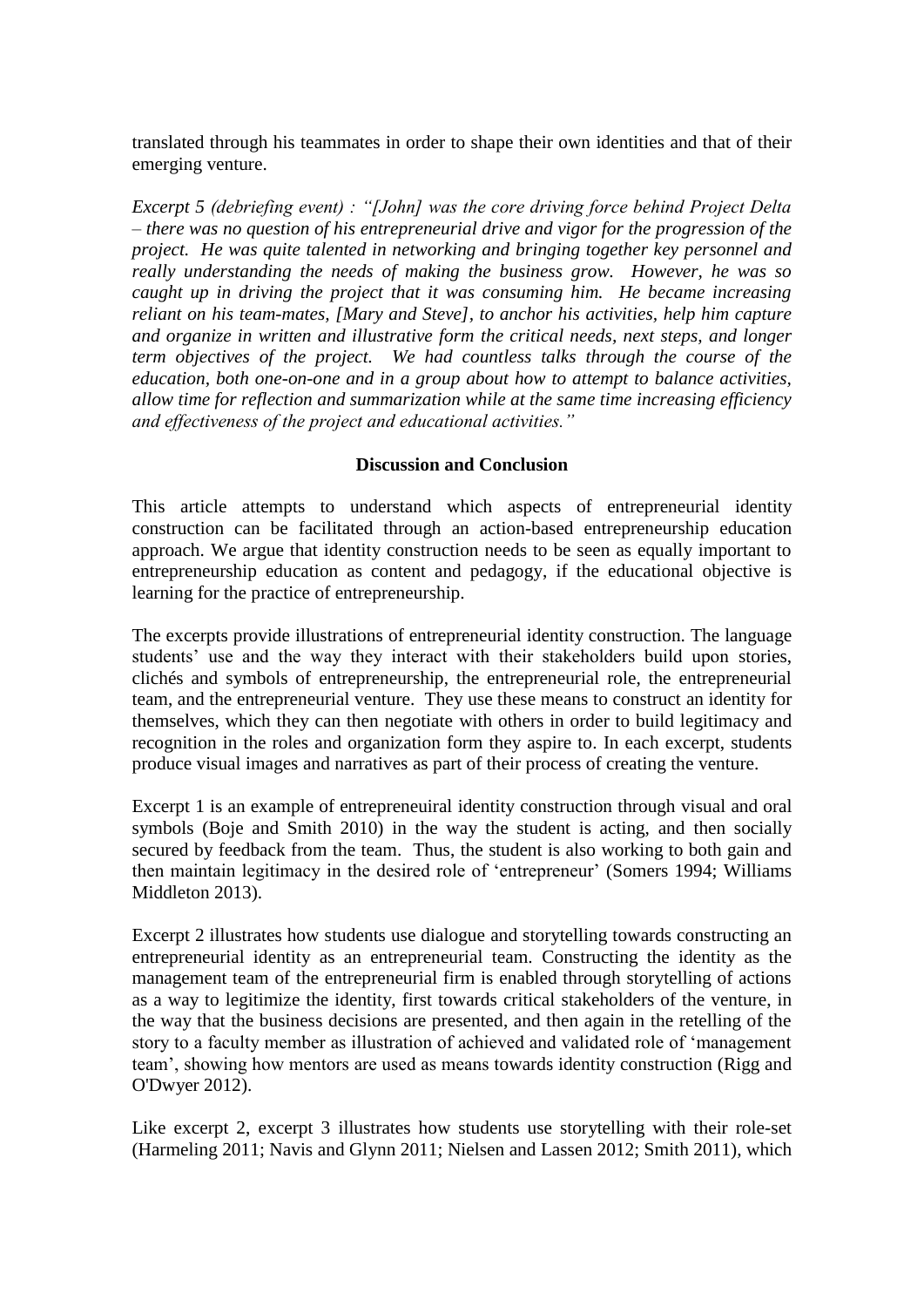may include actors exhibiting referent power, to illustrate and negotiate an entrepreneurial identity (Williams Middleton 2013), often by establishing provisional identities (Ibarra 1999) through the emergent process of the venture being formed.

Excerpt 4 also exemplifies how students use role models to help develop provisional identities for the role 'entrepreneur' through access to different presentations by individuals whom have succeed in founding and running a firm (i.e. an 'entrepreneur'), and particularly those whom have previously also attended the education (i.e. entrepreneurial alumni). The students adopt referent power (Martin 1978), building upon the perception of an 'established entrepreneur', and adopt words and expressions as clichés (Down and Warren 2008) in order to help establish an entrepreneurial identity.

For some students, it is difficult to separate the construction of the entrepreneurial role and the development of firm. John, in excerpt 5, is dependent upon his teammates to help structure how he can effectively contribute to the emerging firm. Delegation and organization of tasks potentially falls to different actors in the entrepreneurial team, creating a potential strain between the individual and collective identity. This also illustrates the challenge of balancing between the individual identity towards the entrepreneurial role, and association to the venture in formation, as discussed by Shepherd and Haynie (Shepherd and Haynie 2009a,b).

In entrepreneurship educations, there is potential for building student awareness of how certain episodes are important from an identity construction perspective. Students could learn to recognize and utilize critical incidents/events to their purpose, for example as symbols to be incorporated into the storytelling and negotiated narratives used to gain legitimacy.

An entrepreneurial identity is mainly associated to a professional role – that of the founder of a start-up company – but is also influenced by social norms about the personification of the role. Thus, construction of the entrepreneurial identity can be seen to be dependent upon interaction with critical stakeholders in order to establish legitimacy. Even when focusing on a the identity creation of the venture, we found the importance of narrative and storytelling in identity work, and how this is carried out in interaction with others.

Constructing entrepreneurial identity poses different challenges/hurdles for each individual and for classes of individuals. Each person will likely confront his or her own internal dialogue about how the entrepreneurial identity fits with his or her social groups' expectations and demands. In addition, each will have to engage in negotiations about the legitimacy of his/her entrepreneurial identity with these social groups, and others. We propose that educational experiences which call attention to such challenges, label them as manageable, and provide opportunities for aspiring and acting entrepreneurs to reflect on, prepare for, and negotiate around such experiences, can increase ability to construct an entrepreneurial identity.

Our study of an action-based entrepreneurship education found that entrepreneurial identity construction can be facilitated using a 'learning *through*' approach, where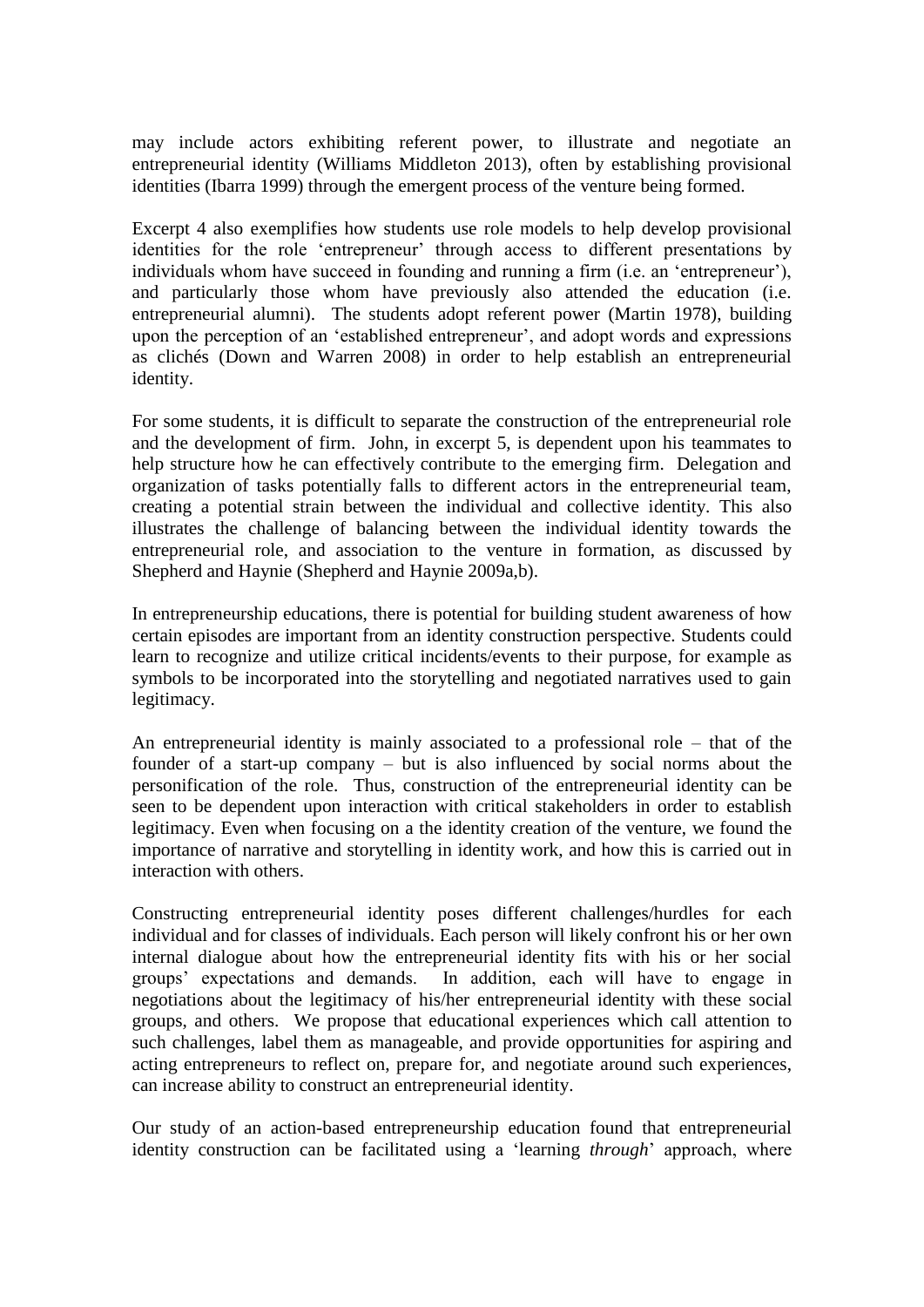construction of the organization (and the organizational identity) is done in parallel with the entrepreneurial identity. Previous research has shown the connection between the individual entrepreneur and the firm (for example see Bruyat and Julien 2001; Fauchart and Gruber 2011; Mugler 1990), and builing upon this we propsose that within an action-based entrepreneurship education, where learning *through* is the approach used, the identity construction of the individual and the venture are often intertwined. The development of the 'story of the firm' is constructed in parallel with the individual's entrepreneurial identity, in that both the individual role and the concept of the firm are negotiated and legitimized through interaction with 'significant others', such as key stakeholders or shareholders. This intertwined identity construction is in part based on the learning *through* approach of action-based entrepreneurship education which use the creation of a real-life venture as the learning vessal. There is need to further research how action-based entrepreneurship education can and should support joint construction of the individual identity of the entrepreneur and the organizational role of the venture being found.

Entrepreneurial identity construction requires further investigation and discussion. It is pivotal for both faculty and students of entrepreneurship educations to strategically work with identity construction as students transition into an entrepreneurial career. Creating a learning space (Kolb and Kolb 2005), including time for individual and collective storytelling and reflection, allows students, and surrounding stakeholders, to make sense of experiences in relation to entrepreneurial identity construction. Suggested learning space settings already exist within various action-based entrepreneurship educations (Barr et al. 2009; Meyer et al. 2011; Ollila and Williams Middleton 2011; Rasmussen and Sørheim 2006), but these settings have not specifically been investigated to explore how entrepreneurial identity is constructed in situ during student tenure. For example, additional research needs to be done to investigate the ways in which the three components of effectual space (Sarasvathy 2008), associated to the decision making logic of expert entrepreneurs through the theory of effectuation (Read et al. 2003; Sarasvathy 2001), are or may be incorporated in the learning space of action-based entrepreneurhsip education, and how this may impact identity construction (Nielsen and Lassen 2012). These are principles areas for future research.

## **References**

- Aaltio, I. (2008), "Management education as an identity construction: the case of Estonia and its transition economy background" *International Journal of Entrepreneurship and Small Business,* 5, 1, 83-99.
- Barr, S. H., Baker, T., Markham, S. K. and Kingon, A. I. (2009), "Bridging the Valley of Death: Lessons Learned from 14 Years of Commercialization of Technology Education" *Academy of Management Learning and Education,* 8, 3, 370-388.
- Barrett, F. J. and Peterson, R. (2000), "Appreciative Learning Cultures: Developing Competencies for Global Organizing" *Organizational Development Journal,* 18, 2, 10-21.
- Baumol, W. J. (1986), "Entrepreneurship and a century of growth" *Journal of Business Venturing,* 1, 2, 141-145.
- Baumol, W. J., Litan, R. and Schramm, C. (2007), *Good Capitalism, Bad Capitalism, and the Economics of Growth and Prosperity,* Yale University Press, New Haven, CT.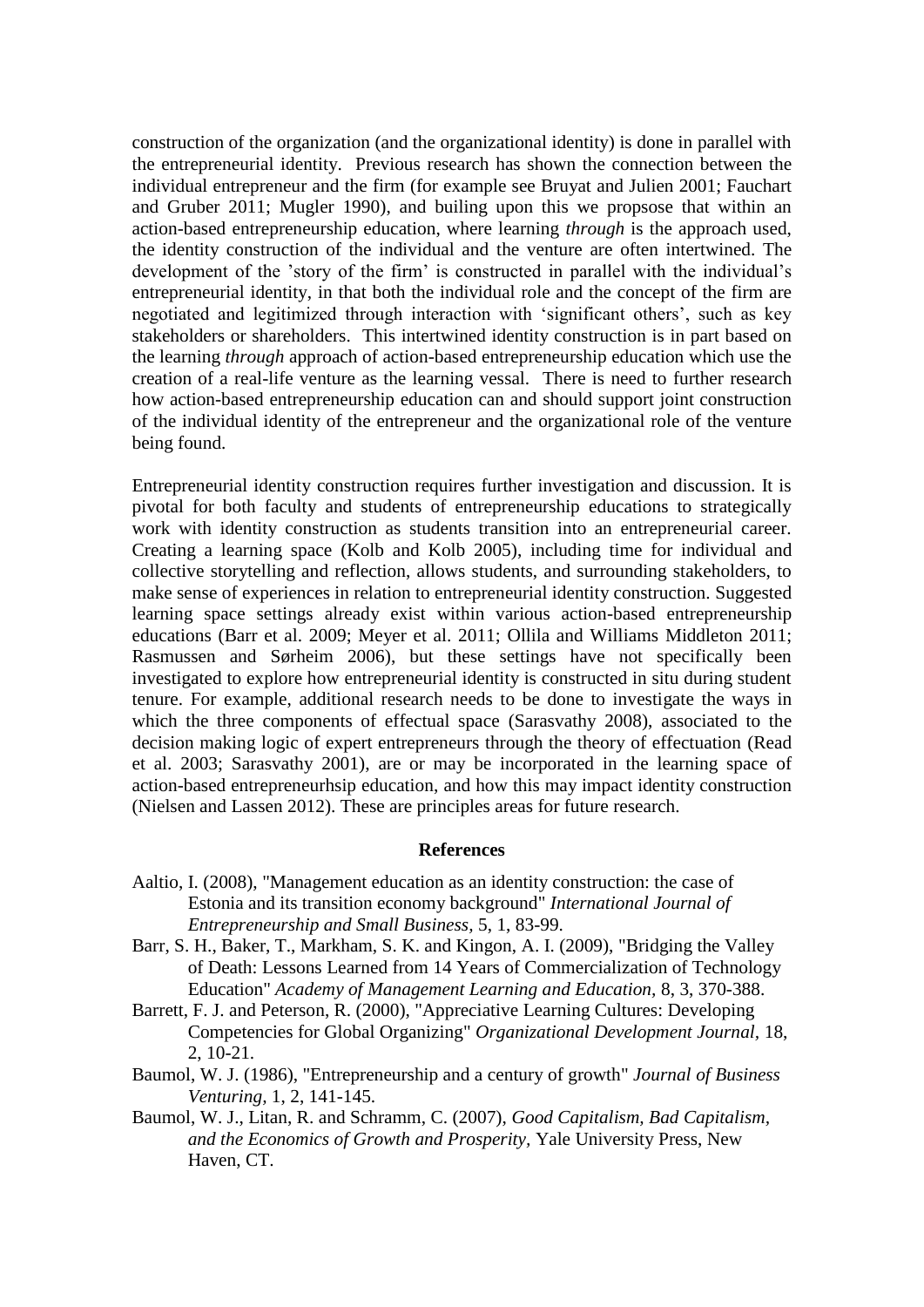- Boje, D. and Smith, R. (2010), "Re-storying and visualizing the changing entrepreneurial identities of Bill Gates and Richard Branson" *Culture & Organization,* 16, 4, 307-331.
- Bruyat, C. and Julien, P.-A. (2001), "Defining the field of research in entrepreneurship" *Journal of Business Venturing,* 16, 2, 165-180.
- Chandler, G., DeTienne, D., McKelvie, A. and Mumford, T. (2011), "Causation and effectuation processes: A validation study" *Journal of Business Venturing,* 26, 375-390.
- Clarke, J. (2011), "Revitalizing Entrepreneurship: How Visual Symbols are Used in Entrepreneurial Performances" *Journal of Management Studies,* 48, 6, 1365- 1391.
- Co, M. J. and Mitchell, B. (2006), "Entrepreneurship education in South Africa: a nationwide survey" *Education + Training,* 48, 5, 348-359.
- Collins, L., Smith, A. and Hannon, P. (2006), "Applying a synergistic learning approach in entrepreneurship education" *Management Learning,* 37, 3, 335-354.
- Cope, J. (2003), "Entrepreneurial Learning and Critical Reflection: Discontinuous Events as Triggers for 'Higher-level' Learning" *Management Learning,* 34, 4, 429-450.
- Cope, J. and Watts, G. (2000), "Learning by doing: An exploration of experience, critical incidents and reflection in entrepreneurial learning" *International Journal of Entrepreneurial Behaviour & Research,* 6, 3, 104-124.
- Down, S. and Warren, L. (2008), "Constructing narratives of enterprise: clichés and entrepreneurial self-identity" *International Journal of Entrepreneurial Behaviour & Research,* 14, 1, 4-23.
- Fauchart, E. and Gruber, M. (2011), "Darwinians, Communitarians, and Missionaries: The Role of Founder Identity in Entrepreneurship" *Academy of Management Journal,* 54, 5, 935-957.
- Finkle, T. A. and Deeds, D. (2001), "Trends in the market for entrepreneurship faculty, 1989-1998" *Journal of Business Venturing,* 16, 6, 613-630.
- Gibb, A. A. (1996), "Entrepreneurship and Small Business Management: Can We Afford to Neglect Them in the Twenty-first Century Business School?" *British Journal of Management,* 7, 4, 309-321.
- Gruber, M. (2007), "Uncovering the value of planning in new venture creation: A process and contingency perspective" *Journal of Business Venturing,* 22, 6, 782- 807.
- Harmeling, S. S. (2011), "Re-storying an entrepreneurial identity: education, experience and self-narrative" *Education + Training,* 53, 8/9, 741-749.
- Heinonen, J. (2007), "An entrepreneurial-directed approach to teaching corporate entrepreneurship at university level" *Education + Training,* 49, 4, 310-324.
- Heinonen, J. and Poikkijoki, S.-A. (2006), "An entrepreneurial-directed approach to entrepreneurship education: mission impossible?" *Journal of Management Development,* 25, 1, 80-94.
- Honig, B. (2004), "Entrepreneurship education: toward a model of contingency-based business planning" *Academy of Management Learning and Education,* 3, 3, 258- 273.
- Honig, B. and Samuelsson, M. (2012), "Planning and the Entrepreneur: A Longitudinal Examination of Nascent Entrepreneurs in Sweden" *Journal of Small Business Management,* 50, 3, 365-388.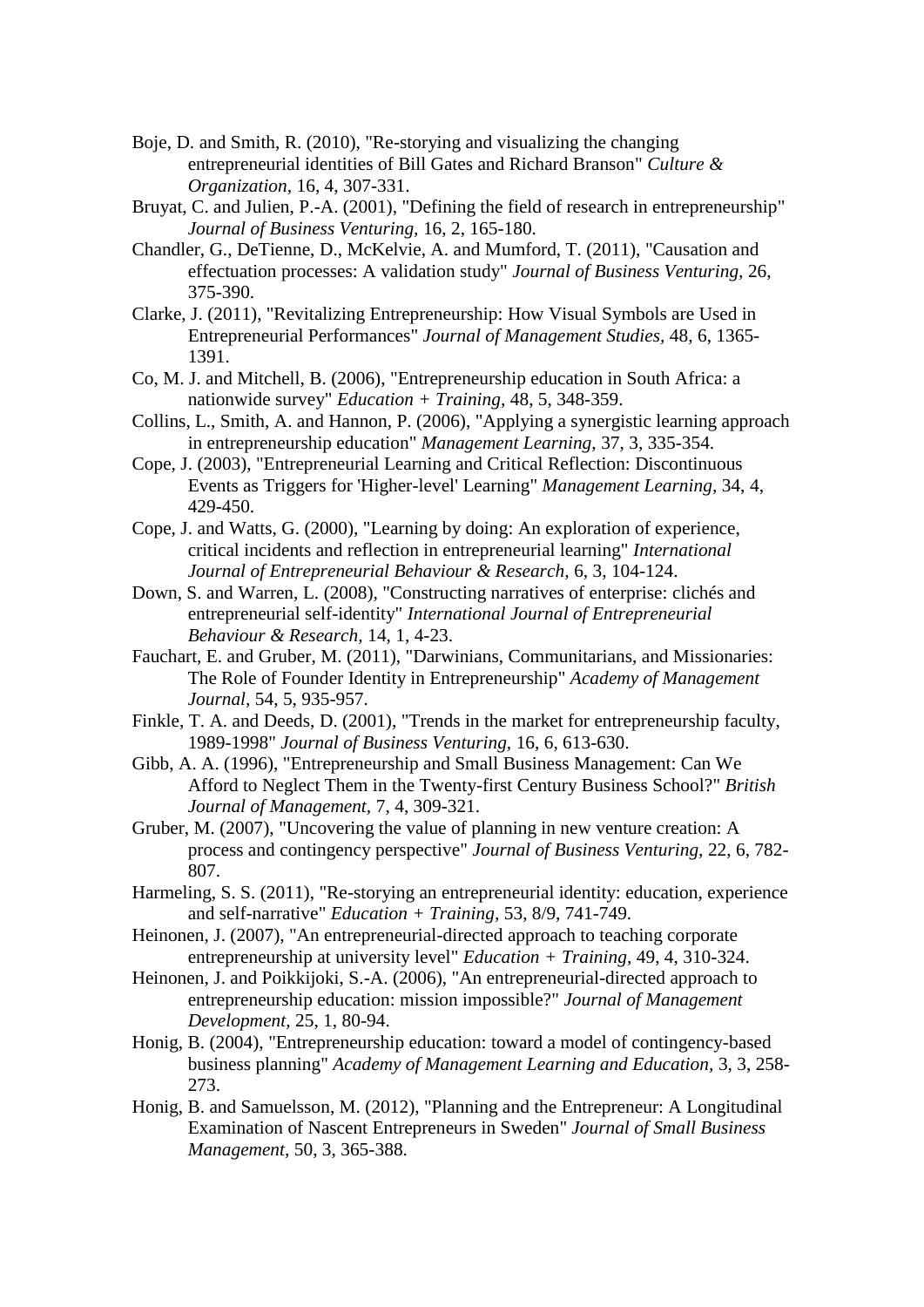- Hytti, U. (2003), *Stories of Entrepreneurs: Narrative Construction of Identities.* Turku University.
- Hytti, U. and O'Gorman, C. (2004), "What is "enterprise education"? An analysis of the objectives and methods of enterprise education programmes in four European countries" *Education + Training,* 46, 1, 11-23.
- Ibarra, H. (1999), "Provisional Selves: Experimenting with Image and Identity in Professional Adaptation" *Administrative Science Quarterly,* 44, 4, 764-791.
- Johannisson, B., Landström, H. and Rosenberg, J. (1998), "University training for entrepreneurship - an action frame of reference" *European Journal of Engineering Education,* 23, 4, 477-496.
- Johansson, A. W. (2004), "Narrating the Entrepreneur" *International Small Business Journal,* 22, 3, 273-293.
- Karlsson, T. and Honig, B. (2007), "Norms surrounding business plans and their effect on entrepreneurial behavior" *Frontiers of Entrepreneurship Research,* 27, 22, Article 1.
- Katz, J. A. (2003), "The chronology and intellectual trajectory of American entrepreneurship education: 1876-1999" *Journal of Business Venturing,* 18, 2, 283-300.
- Kirby, D. (2004), "Entrepreneurship education: can business schools meet the challenge?" *Education + Training,* 46, 8/9, 510-519.
- Kolb, A. Y. and Kolb, D. (2005), "Learning Styles and Learning Spaces: Enhancing Experiential Learning in Higher Education" *Academy of Management Learning and Education,* 4, 2, 193-212.
- Lackéus, M. and Williams Middleton, K. (2011), Venture Creation Programs: entrepreneurial education through real-life content. *Babson College Entrepreneurship Research Conference.* Syracuse, NY.
- Lundström, A. and Stevenson, L. (eds.) (2002), *On the Road to Entrepreneurship*: FSF.
- Maples, M. F. and Webster, J. M. (1980), "Thorndike's connection" in: Gasda, G. M. and Cossins, R. J. (eds.) *Theories of Learning: A Comparative Approach.* F. E. Peacock, Itasca, IL.
- Martin, R. (1978), "Expert and referent power: A framework for understanding and maximizing consultation effectiveness" *Journal of School Psychology,* 16, 1, 49- 55.
- McMullan, W. E. and Long, W. A. (1987), "Entrepreneurship education in the nineties" *Journal of Business Venturing,* 2, 3, 261-275.
- Meyer, A. D., Aten, K., Krause, A. J., Metzger, M. L. and Holloway, S. S. (2011), "Creating a university technology commercialisation programme: confronting conflicts between learning, discovery and commercialisation goals" *International Journal of Entrepreneurship and Innovation Management,* 13, 2, 179-198.
- Miles, M. B. and Huberman, A. M. (1994), *Qualitative data analysis: An expanded sourcebook,* Sage, Thousand Oaks, CA.
- Mugler, J. (1990), "Entrepreneurship and the theory of the firm" in: Donckels, R. and Miettinen, A. (eds.) *New findings and perspectives in entrepreneurship.*  Avebury, Aldershot, 3-15.
- Mwasalwiba, E. S. (2010), "Entrepreneurship education: a review of its objectives, teaching methods, and impact indicators" *Education + Training,* 52, 1, 20-47.
- Navis, C. and Glynn, M. A. (2011), "Legitimate Distinctiveness and the Entrepreneurial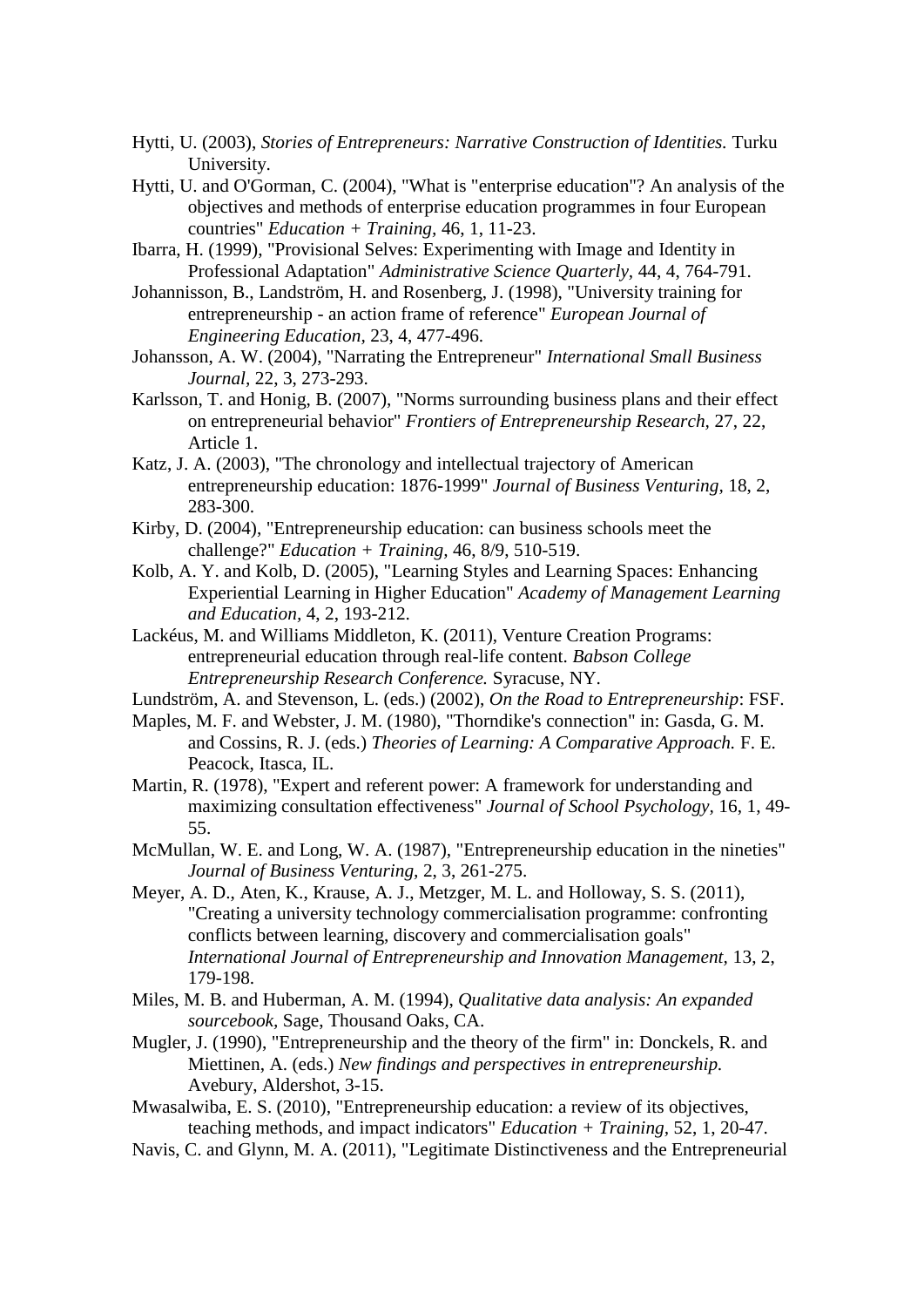Identity: Influence on Investor Judgments of New Venture Plausibility" *Academy of Management Review,* 36, 3, 479-499.

- Nielsen, S. and Lassen, A. (2012), "Identity in entrepreneurship effectuation theory: a supplementary framework" *International Entrepreneurship and Management Journal,* 8, 3, 373-389.
- Obrecht, J.-J. (2004), "Entrepreneurial capabilities: a resource based systemic approach to international entrepreneurship" in: Dana, L.-P. (ed.) *Handbook of Research on International Entrepreneurship.* Edward Elgar, Cheltenham, UK, 248-264.
- Obrecht, J.-J. (2011), "On the relevance of the concept of entrepreneurial capabilities" *International Journal of Entrepreneurship and Small Business,* 13, 2, 107-125.

OECD (2011), *Entrepreneurship at a Glance 2011,* OECD Publishing.

- Ollila, S. and Williams Middleton, K. (2011), "The venture creation approach: integrating entrepreneurial education and incubation at the university" *International Journal of Entrepreneurship and Innovation Management,* 13, 2, 161-178.
- Pittaway, L. and Cope, J. (2007), "Simulating Entrepreneurial Learning: Integrating Experiential and Collaborative Approaches to Learning" *Management Learning,* 38, 2, 211-233.
- Pittaway, L. and Edwards, C. (2012), "Assessment: examining practice in entrepreneurship education" *Education + Training,* 54, 8, 778-800.
- Rae, D. (2000), "Understanding entrepreneurial learning: a question of how?" *International Journal of Entrepreneurial Behaviour & Research,* 6, 3, 145-159.
- Rae, D. (2005), "Entrepreneurial learning: a narrative-based conceptual model" *Journal of Small Business and Enterprise Development,* 12, 3, 323-335.
- Rasmussen, E. and Sørheim, R. (2006), "Action-based entrepreneurship education" *Technovation,* 26, 2, 185-194.
- Read, S., Wiltbank, R. and Sarasvathy, S. D. (2003), "What do entrepreneurs really learn from experience? The difference between expert and novice entrepreneurs" in: Bygrave, W. D. (ed.) *Frontiers of Entrepreneurship Research 2003.* Babson College, Wellesley, MA.
- Rigg, C. and O'Dwyer, B. (2012), "Becoming an entrepreneur: researching the role of mentors in identity construction" *Education + Training,* 54, 4, 319-329.
- Sarasvathy, S. D. (2001), "Causation and Effectuation: Toward a Theoretical Shift from Economic Inevitability to Entrepreneurial Contingency" *Academy of Management Review,* 26, 2, 243-263.
- Sarasvathy, S. D. (2008), *Effectuation: Elements of Entrepreneurial Expertise,* Edward Elgar, Cheltenham, UK.
- Shepherd, D. and Haynie, J. M. (2009a), "Birds of a feather don't always flock together: Identity management in entrepreneurship" *Journal of Business Venturing,* 24, 4, 316-337.
- Shepherd, D. and Haynie, J. M. (2009b), "Family Business, Identity Conflict, and an Expedited Entrepreneurial Process: A Process of Resolving Identity Conflict" *Entrepreneurship Theory and Practice,* 33, 6, 1245-1264.
- Smith, R. (2011), "The role of storyboards and scrapbooks in propagating entrepreneurial value in family business settings" *World Review of Entrepreneurship, Management and Sustainable Development,* 7, 3, 260-271.
- Solomon, G. (2007), "An examination of entrepreneurship education in the United States" *Journal of Small Business and Enterprise Development,* 14, 2, 168-182.